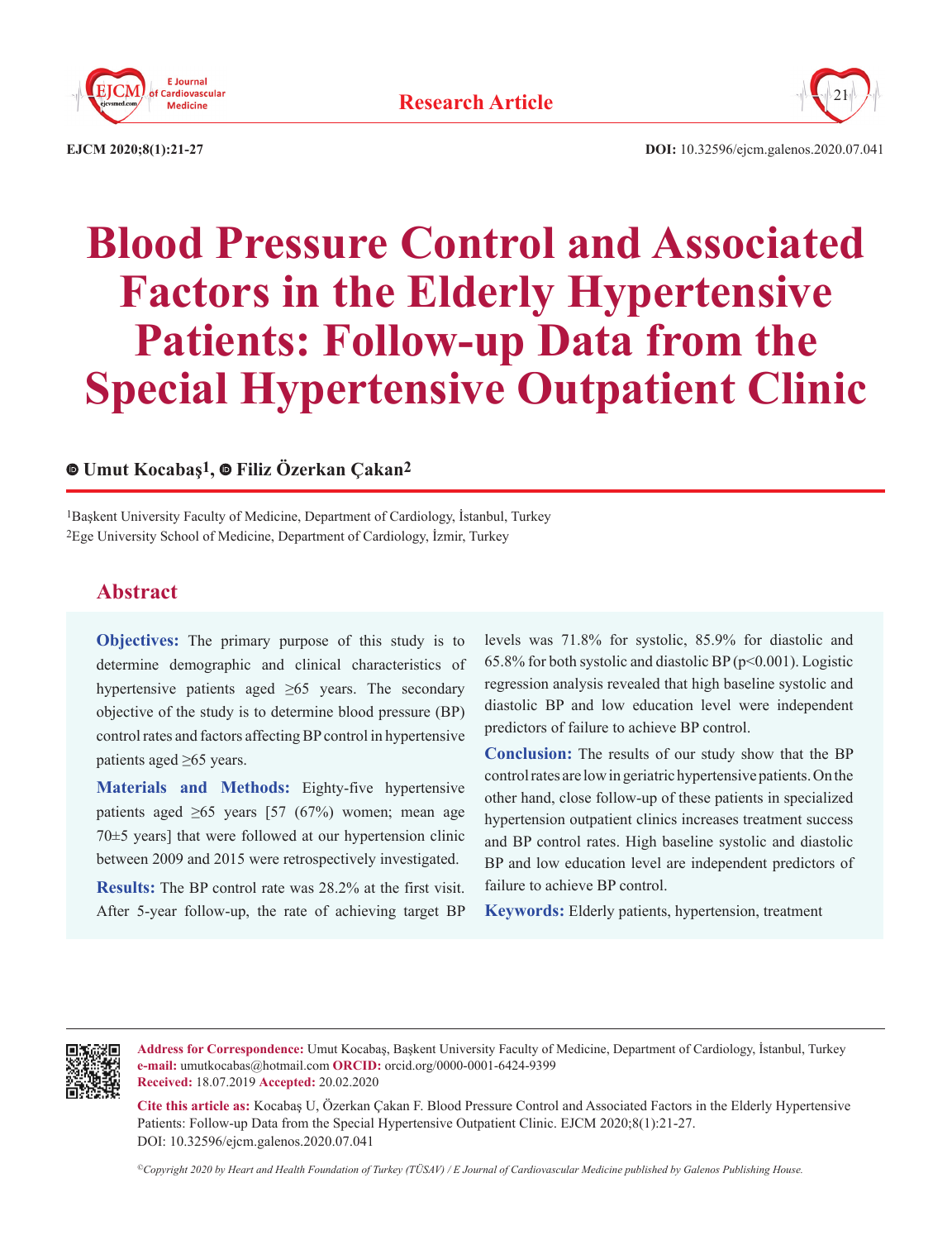



#### **Introduction**

Hypertension is one of the most important risk factors for the development of cardiovascular diseases $(1)$ . The prevalence of hypertension increases with age, and the prevalence in patients aged  $\geq 65$  years doubles the prevalence rate in ages  $40-64$  years<sup> $(1,2)$ </sup>.

Although positive effects of blood pressure (BP) control on mortality and morbidity have been shown in many studies, BP control rate remains low in geriatric population. A meta-analysis of clinical trials has showed that the treatment of hypertension in older adults is as beneficial as that in younger adults $(2,3)$ . Randomizedcontrolled trials have demonstrated that antihypertensive treatment in the elderly is associated with reduction in cardiovascular events $(3)$ . In spite of improvements in the identification and treatment of hypertension, one-third to two-thirds of geriatric hypertensive patients do not achieve optimal BP values and continue to exist at risks for target organ damage $(2)$ .

There have been very few studies conducted in Turkey regarding demographic and clinical characteristics of hypertensive patients in the geriatric population. In addition, there are very few studies in the literature which were conducted on the follow-up of these patients, evaluated follow-up results and investigated the factors affecting BP control. The primary objective of this study was to determine demographic and clinical characteristics of hypertensive patients aged  $\geq 65$  years. The secondary objective of the study was to determine BP control rates at the end of the follow-up period and factors affecting BP control.

# **Materials and Methods**

The study included 85 hypertensive patients aged  $\geq 65$ years who were followed-up and treated for 5 years at the special hypertensive outpatient's clinic of our university hospital between September 2009 and September 2015. The archived medical records of the study patients were retrospectively reviewed, and all data were recorded on an electronic case report form. Patients who did not have at least one outpatient control data per year and patients with secondary hypertension were not included in the study.

Hypertension was defined as systolic BP  $\geq$ 140 mmHg and/or diastolic BP  $\geq 90$  mmHg. Patients who were previously diagnosed with hypertension and/or who used antihypertensive medications were considered to have hypertension regardless of their BP levels at the first visit $(3)$ .

Electrocardiography (ECG) and echocardiography data of the patients in the study population were evaluated. Left ventricular hypertrophy (LVH) was evaluated on an ECG using Sokolow-Lyon index. The presence of atrial fibrillation or other types of arrhythmia and conduction abnormalities or ST segment changes were defined as pathological ECG findings<sup>(3)</sup>.

In echocardiographic examination, left ventricular mass index was calculated according to the guidelines of the American Society of Echocardiography using Devereux method. Left ventricular mass index levels >95  $g/m^2$  in women and  $>115g/m^2$  in men were defined as  $LWH<sup>(4)</sup>$ .

History of coronary and/or peripheral artery disease, pathological ECG findings, the presence of LVH, high creatinine ( $\geq$ 1.3 mg/dL in men,  $\geq$ 1.2 mg/dL in women), microalbuminuria (excretion of 30-300 mg albumin per day in 24-h urine sample) or overt proteinuria (excretion of >300 mg albumin per day in a 24-h urine sample), the presence of  $\geq$  grade-2 hypertensive retinopathy on fundoscopic examination, stroke and/or transient ischemic attack were defined as the indicators of target organ damage<sup>(3)</sup>.

The patients' education levels were also recorded as low education level (people who were primary school graduates or who had a lesser level of education) and high education level (people who were high school graduates or who had a higher level of education).

The Ethics Committee of Ege University approved the study (decision no and date: 18-4/26 and 03.04.2018).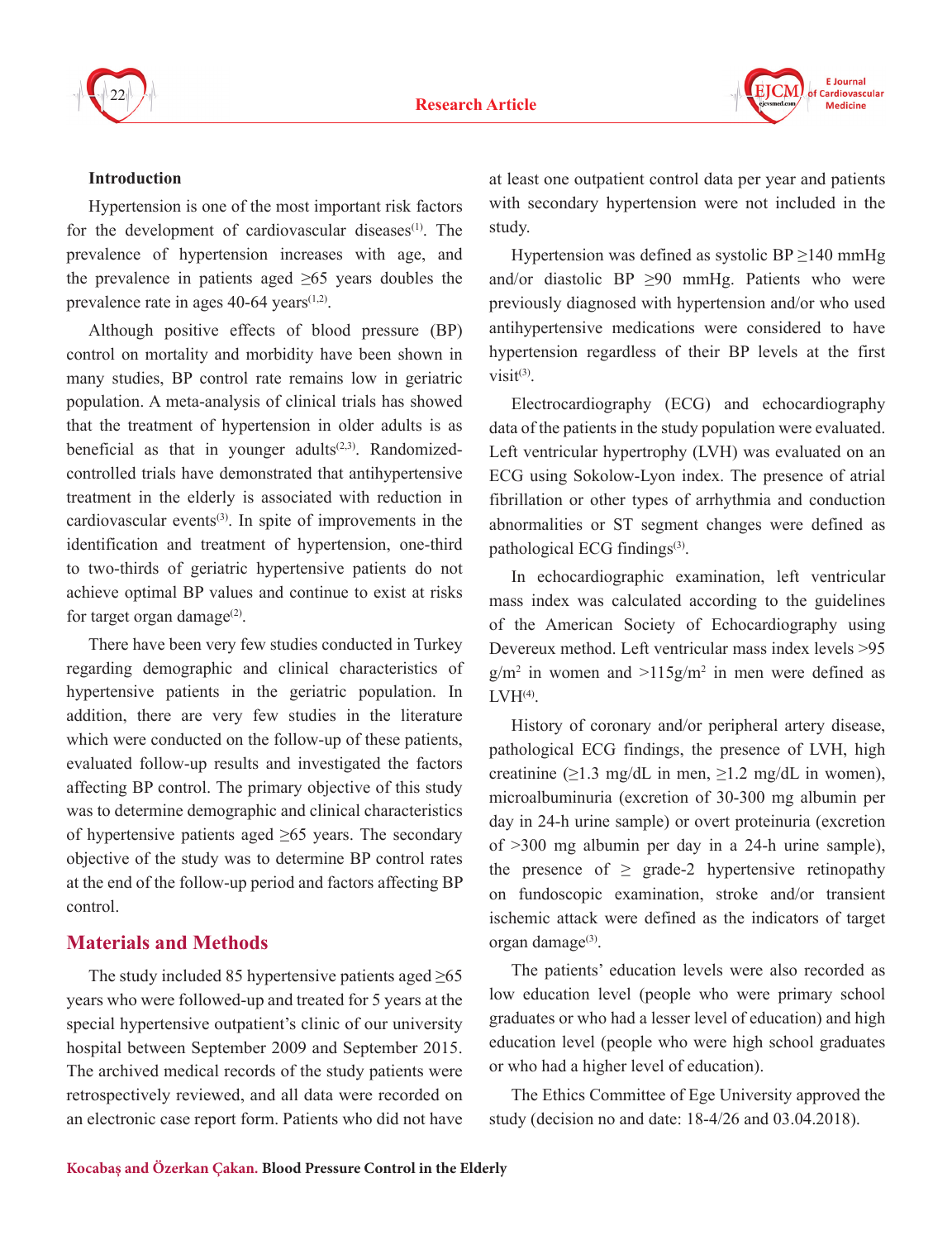



#### **Statistical Analysis**

Categorical variables were expressed as number and percent distribution and continuous variables were expressed as arithmetic mean and standard deviation. The chi-square test was used in the comparison of categorical variables in univariate analyses, the Student's t-test was used in parametric cases where continuous variables were compared with a dichotomous independent variable, and the Mann-Whitney U test was used in nonparametric cases. Paired t-test was used in dependent group comparisons. Variables that showed statistical significance  $(p<0.05)$  in univariate analyses were further analysed using multivariate logistic regression analysis. In all hypothesis tests, maximum type-1 error was accepted as 0.05. SPSS 15.0 statistics package programme was used in all analyses.

## **Results**

Baseline demographic and clinical data of the study population recorded at the first visit are presented in Table 1.

The study included 85 hypertensive patients (57 females (67%); mean age 70 $\pm$ 5 years) aged  $\geq$ 65 years. At the first visit, the BP control rate was 28.2%. The systolic BP was  $151\pm23$  mmHg and the diastolic BP was 92±13 mmHg. Fourteen (16.5%) patients received monotherapy whereas 61 (71.7%) patients received dual or triple combination therapy, and 10 (11.8%) patients received ≥4 antihypertensive drugs. The mean number of visits performed over a 5-year followup period was  $13\pm3$ . During these visits, change in medication and/or combination therapy was required because of inadequate antihypertensive effect in 41 patients (48.2%) and because of adverse effects in 29 patients (34.1%). Only 15 patients (17.6%) were maintained on the same antihypertensive treatment for 5 years. The most common adverse effects because of antihypertensive medication use were orthostatic hypotension (16.4%), cough (12.9%), and constipation  $(8.2\%)$ .

At the end of the 5-year follow-up period, the systolic BP decreased to  $131\pm17$  mmHg ( $p<0.001$ ) and the diastolic BP decreased to  $77\pm11$  mmHg (p<0.001). The rates of achieving target BP level was  $71.8\%$  (p<0.001) for systolic BP and  $85.9\%$  (p<0.001) for diastolic BP. The rate of achieving the target levels in both BP levels was 65.8% (Table 2).

Patient population was divided into two groups as patients achieving BP control (n=56, 65.8%) and those who did not achieve BP control (n=29, 34.2%) at the end of 5-year follow-up period. Both groups had similar characteristics in terms of age, gender, and body mass index (BMI) levels. However, the rate of patients with low education level (people who were primary school graduates or who had a lesser level of education) was lower in patients with controlled BP than in those without BP control (23.2% vs 65.5%, p=0.001, respectively), and baseline systolic and diastolic BP values (145±23 mmHg vs 162±20, p=0.001 and 89±13 mmHg vs 98±11 mmHg,  $p=0.001$ , respectively) were significantly higher in patients who did not achieve BP control (Table 3).

Multivariate logistic regression model was used to determine the predictors of achieving BP control at the end of 5-year follow-up period. Age, number of visits, education level, baseline systolic and diastolic BP levels were included in this model. As a result of logistic regression analysis, it was detected that high baseline systolic BP [odds ratio (OR)=1.28, 95% confidence interval  $(CI)=1.004-1.53$ ,  $p=0.02$ ], high baseline diastolic BP (OR=1.48, 95% CI=1.005-1.93, p=0.02) and lower education level (OR=5.64, 95% CI=1.93-16.51, p=0.002) were found to be independent predictors of failure to achieve BP control (Table 4).

### **Discussion**

The results of our study show that the BP control rates are low in geriatric hypertensive patients. On the other hand, close follow-up of these patients in specialized hypertension outpatient clinics increases treatment success and BP control rates.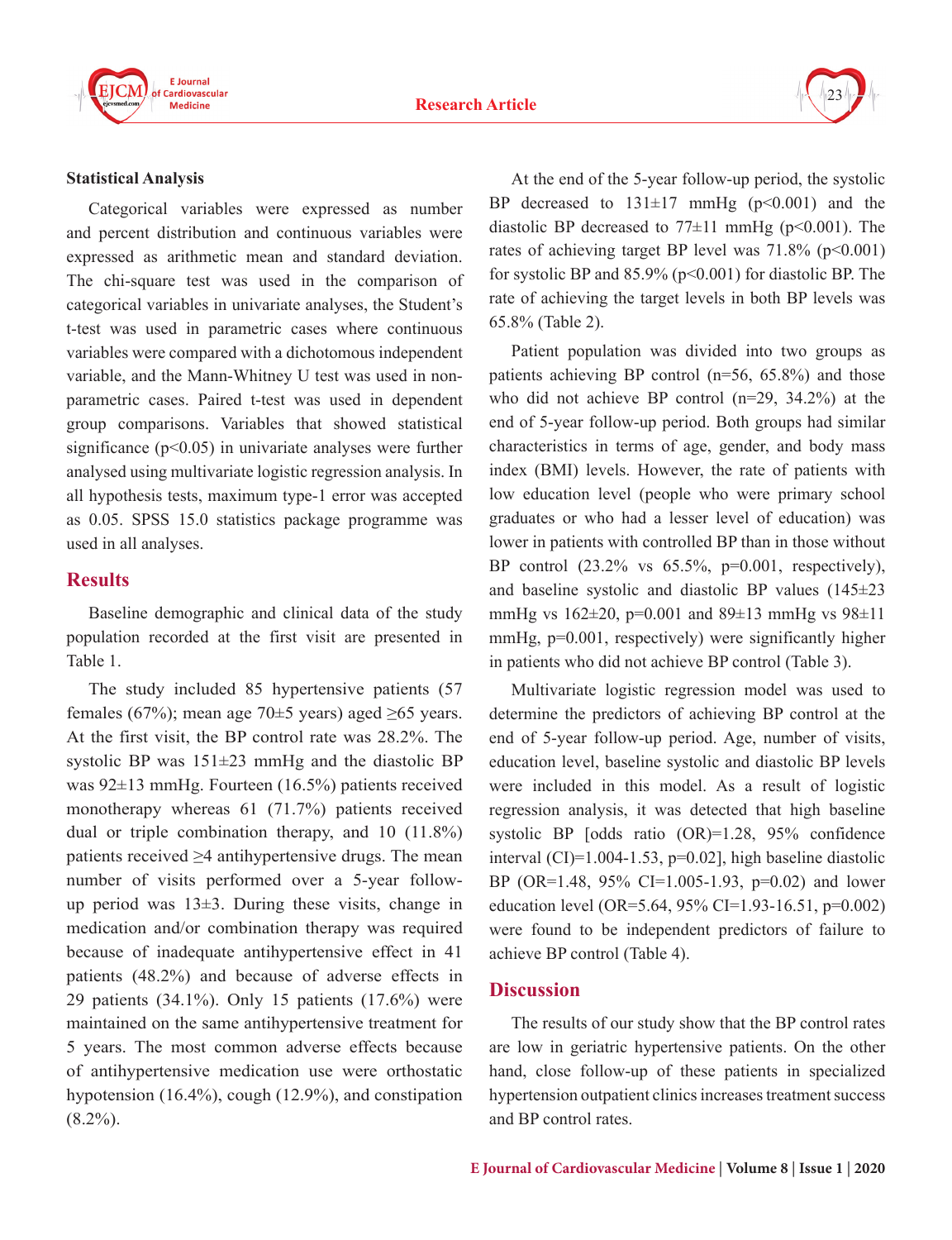



**Table 1.** Demographic and clinical data of patients at the first visit

| Variable                                                                 | $(n=85)$       |
|--------------------------------------------------------------------------|----------------|
| Age (years)                                                              | 70±5 (65-75)   |
| Gender (female) (n/%)                                                    | 57 (67.1)      |
| Body mass index (kg/m <sup>2</sup> )                                     | $28.7 \pm 3.7$ |
| Education level (low education level) (n/%)                              | 32(37.6)       |
| Duration of hypertension (years)                                         | $13\pm7(5-35)$ |
| <b>Number of visits</b>                                                  | $13±3(7-25)$   |
| Regular usage of antihypertensive medication<br>$(n\frac{9}{6})$         | 75 (88.2)      |
| Antihypertensive therapy (n/%)                                           |                |
| Monotherapy                                                              | 14 (16.5)      |
| 2 anti-hypertensive drugs                                                | 30(35.3)       |
| 3 anti-hypertensive drugs                                                | 31(36.4)       |
| ≥4 anti-hypertensive drugs                                               | 10 (11.8)      |
| Hypertension stages (n/%)                                                |                |
| Normal or pre-hypertension                                               | 24 (28.2)      |
| Stage 1 hypertension                                                     | 25 (29.4)      |
| Stage 2 hypertension                                                     | 21 (24.7)      |
| Stage 3 hypertension                                                     | 13 (15.3)      |
| Isolated systolic hypertension                                           | 2(2.4)         |
| Diabetes Mellitus (n/%)                                                  | 10 (11.8)      |
| Hyperlipidemia (n/%)                                                     | 44 (51.8)      |
| Smoking (n/%)                                                            | 21 (24.7)      |
| <b>BMI</b> classification (n/%)                                          |                |
| Normal                                                                   | 11 (12.9)      |
| Overweight                                                               | 42 (49.4)      |
| Class 1 obesity                                                          | 24 (28.2)      |
| Class 2 obesity                                                          | 8(9.4)         |
| Presence of systemic hypertension in the first-degree<br>relatives (n/%) | 55 (64.7)      |
| Target organ damage (n/%)                                                |                |
| Coronary artery disease                                                  | 10 (11.8)      |
| Pathological ECG finding                                                 | 28 (32.9)      |
| Left ventricular hypertrophy (g/m <sup>2</sup> )                         | 27 (31.8)      |
| High creatinine level                                                    | 14 (16.4)      |
| Microalbuminuria                                                         | 20(23.5)       |
| Overt proteinuria                                                        | 4(4.7)         |
| Stroke/TIA                                                               | 7(8.2)         |
| Hypertensive retinopathy (≥ grade 2)                                     | 28 (32.9)      |

|  | <b>Table 1. Continued</b> |
|--|---------------------------|
|--|---------------------------|

| <b>Variable</b>                                                                                                                                                                           | $(n=85)$ |
|-------------------------------------------------------------------------------------------------------------------------------------------------------------------------------------------|----------|
| Number of target organ damage (n/%)                                                                                                                                                       |          |
| <b>None</b>                                                                                                                                                                               | 26(30.6) |
| 1 target organ damage                                                                                                                                                                     | 30(35.3) |
| 2 target organ damage                                                                                                                                                                     | 22(25.9) |
| 3 target organ damage                                                                                                                                                                     | 7(8.2)   |
| ECG: Electrocardiography, TIA: Transient ischemic attack, SD: Standard<br>deviation, BMI: Body mass index<br>Data are given as mean $\pm$ SD with total range, number of nationts (n) and |          |

*Data are given as mean ± SD with total range, number of patients (n) and percentages (%)*

The prevalence of hypertension is increasing with ageing population in the world. Hypertension has a significant importance as a cardiovascular risk factor in the geriatric population, and control of BP decreases cardiovascular mortality and morbidity rates<sup>(3)</sup>. However, observational and epidemiological studies show that BP control rates are not at the desired levels especially in the geriatric population<sup> $(2,3)$ </sup>.

All patients included in our study were those who had been previously diagnosed with hypertension and who were using hypertensive medications. Although 88% of the patients stated at the first visit that they regularly used their hypertensive medication, BP control rates were quite low at the same visit. In the Patent study, which was performed to determine the prevalence of hypertension in Turkey, it was detected that 59% of hypertensive people were not aware of their high BP, only 31% of people that developed awareness were receiving treatment, BP control rate was 20% in those receiving treatment, and BP control rate was only  $8.1\%$  in the whole patient group<sup>(5)</sup>. In other studies conducted in Turkey, BP control rates among hypertensive people who were receiving medical therapy were reported to be ranging between 36% and 38%<sup>(6,7)</sup>. In the studies conducted on geriatric population group, this rate varies between 14% and 36%(6,8-10). BP control rates in our study were 28.2% (24 of 85 patients) for systolic BP and 31.8% (27 of 85 patients) for diastolic BP, which are similar to that in other observational studies $(6-8)$ .

There was a significant decrease in systolic and diastolic BP levels of the whole patient group at the end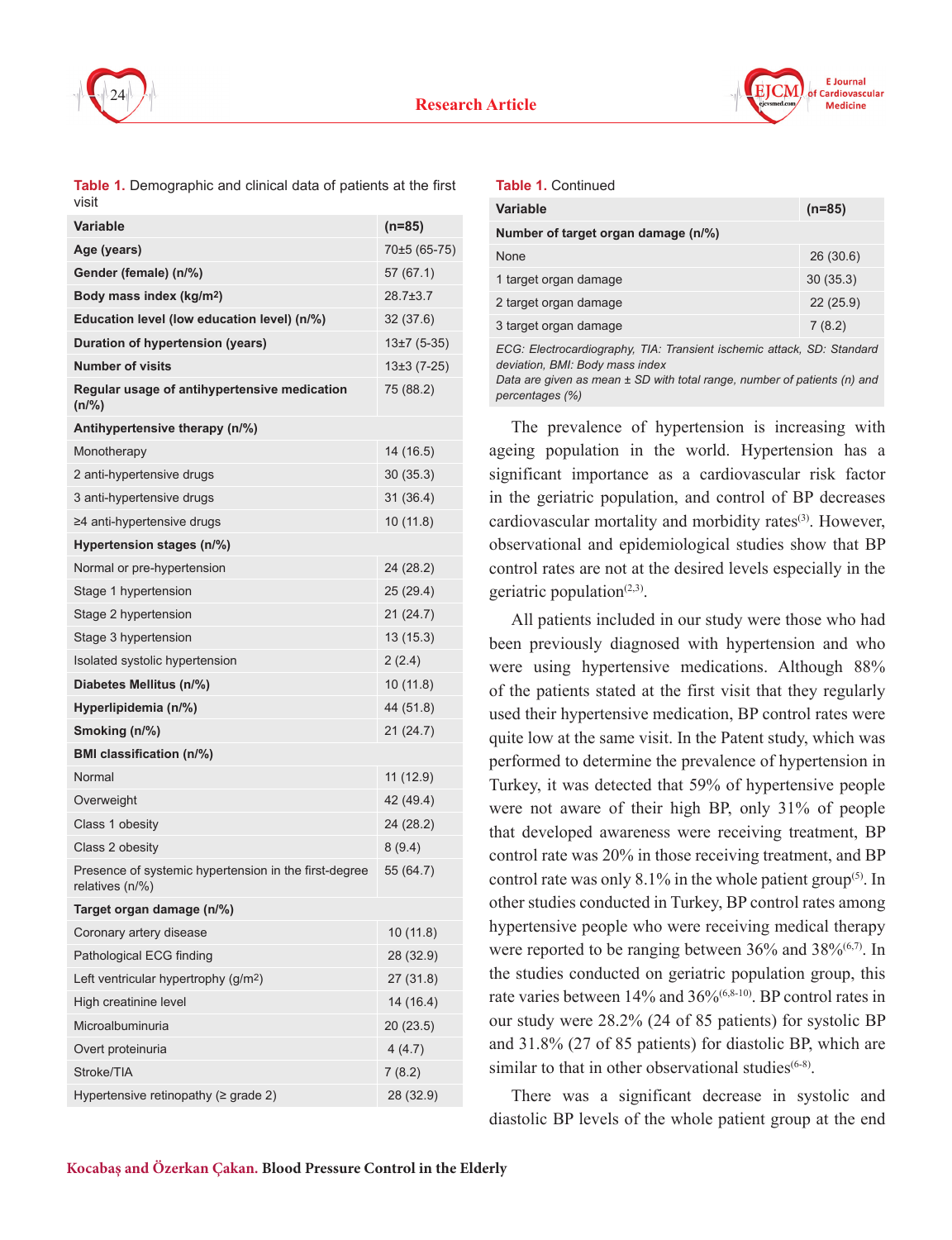



of the 5-year follow-up period. Systolic BP control rate increased to 71% from 28% and diastolic BP control rate increased to 85% from 31%. The fact that the BP control rates recorded at the first visit is low despite the high rate of patients using combination therapies and number of patients who stated they used medications regularly shows that treatment success is not at the desired level. The results of our study show that diagnosing hypertension and prescribing antihypertensive treatment is not sufficient to control BP. Close monitoring of patients who start treatment, frequent BP checks, self-monitoring and dose titration of the antihypertensive medication and/or choice of combination therapies according to the measured BP levels are of high importance.

The results of our study show that there is evidence of at least one or more target organ damage in a significant portion (69.4%, 59 of 85 patients) of geriatric hypertensive patients. In a study of 1163 patients with resistant hypertension aged  $\geq 80$  years, Liang et al.<sup>(11)</sup> reported a

**Table 2.** Comparison of baseline and 5-year follow-up data

|                                                | <b>Baseline</b> | 5 <sup>th</sup> year | p       |
|------------------------------------------------|-----------------|----------------------|---------|
| Body mass index (kg/m <sup>2</sup> )           | 28 7 + 3 7      | 28 9 + 3 6           | 0.17    |
| Average systolic blood<br>pressure (mmHg)      | $151+23$        | $131+17$             | < 0.001 |
| Average diastolic blood<br>pressure (mmHg)     | $92+13$         | $77 + 11$            | < 0.001 |
| Systolic blood pressure (<140<br>$mmHg)$ (n/%) | 24 (28.2)       | 61(71.8)             | < 0.001 |
| Diastolic blood pressure (<90<br>$mmHg)$ (n/%) | 27(31.8)        | 73 (85.9)            | < 0.001 |
| Heart rate (bpm)                               | $79 + 8$        | $82+12$              | 0.12    |
| Total cholesterol (mg/dL)                      | $230+39$        | $202 + 34$           | < 0.001 |
| Triglyceride (mg/dL)                           | $147 + 61$      | $145 + 65$           | 0.66    |
| HDL-cholesterol (mg/dL)                        | $52 + 13$       | $51 + 11$            | 0.28    |
| LDL-cholesterol (mg/dL)                        | $144 + 31$      | $124 + 28$           | < 0.001 |
| Fasting blood sugar (mg/dL)                    | $106 + 20$      | $105 + 19$           | 0.61    |
| Creatinine (mg/dL)                             | $1.04 \pm 0.2$  | $1.01 \pm 0.2$       | 0.25    |
| Potassium (mmol/L)                             | $4.3 + 0.4$     | $45+04$              | 0.02    |
| Sodium (mmol/L)                                | 141±3           | $140+2$              | 0.16    |
| Hematocrit (%)                                 | $45 + 4$        | $44 + 4$             | 0.54    |

*HDL: High-density lipoprotein, LDL: Low-density lipoprotein, SD: Standard deviation*

*Data are given as mean ± SD, number of patients (n) and percentages (%). p value <0.05 was considered statistically significant*

prevalence rate of 75% for hypertensive retinopathy and a rate of 71% for LVH. On the other hand, in a study

|  | <b>Table 3.</b> Comparison of demographic and clinical        |  |  |  |
|--|---------------------------------------------------------------|--|--|--|
|  | characteristics of patients with and without controlled blood |  |  |  |
|  | pressure at the end of 5-year follow-up period                |  |  |  |

|                                                                                     | <b>Patients</b><br>with<br>controlled<br>blood<br>pressure<br>$(n=56)$ | <b>Patients</b><br>without<br>controlled<br>blood<br>pressure<br>(n=29) | p     |
|-------------------------------------------------------------------------------------|------------------------------------------------------------------------|-------------------------------------------------------------------------|-------|
| Age (years)                                                                         | 70±5                                                                   | 70±6                                                                    | 0.90  |
| Gender (female) (n/%)                                                               | 35 (62.5)                                                              | 22 (75.9)                                                               | 0.31  |
| Body mass index (kg/m <sup>2</sup> )                                                | 28.5±3.4                                                               | 29.7±3.8                                                                | 0.16  |
| Low education level (n/%)                                                           | 13 (23.2)                                                              | 19 (65.5)                                                               | 0.001 |
| <b>Duration of hypertension</b><br>(years)                                          | 12±6                                                                   | 15±9                                                                    | 0.10  |
| <b>Number of visits</b>                                                             | 13±2                                                                   | 15±5                                                                    | 0.01  |
| Diabetes Mellitus (n/%)                                                             | 7 (12.5)                                                               | 3(10.3)                                                                 | 0.77  |
| Hyperlipidemia (n/%)                                                                | 29 (51.8)                                                              | 15 (51.7)                                                               | 0.99  |
| Smoking (n/%)                                                                       | 18 (32.1)                                                              | 3(10.3)                                                                 | 0.05  |
| <b>Presence of systemic</b><br>hypertension in the first-<br>degree relatives (n/%) | 36 (64.3)                                                              | 19 (65.5)                                                               | 0.91  |
| <b>Baseline systolic blood</b><br>pressure (mmHg)                                   | 145±23                                                                 | 162±20                                                                  | 0.001 |
| <b>Baseline diastolic blood</b><br>pressure (mmHg)                                  | 89±13                                                                  | 98±11                                                                   | 0.001 |
| Baseline heart rate (bpm)                                                           | 79±7                                                                   | 78±9                                                                    | 0.50  |
| Total cholesterol (mg/dL)                                                           | 201±32                                                                 | 204±39                                                                  | 0.73  |
| Triglyceride (mg/dL)                                                                | $150 + 74$                                                             | $135 + 42$                                                              | 0.33  |
| HDL-cholesterol (mg/dL)                                                             | $51 + 11$                                                              | 51±12                                                                   | 0.88  |
| LDL-cholesterol (mg/dL)                                                             | 121±30                                                                 | $129 + 26$                                                              | 0.25  |
| <b>Fasting blood sugar</b><br>(mg/dL)                                               | 102±15                                                                 | 110±25                                                                  | 0.09  |
| Creatinine (mg/dL)                                                                  | $1.04 \pm 0.3$                                                         | $0.95 + 0.2$                                                            | 0.03  |
| Presence of target organ<br>damage (n/%)                                            | 36 (64.3)                                                              | 23 (79.3)                                                               | 0.23  |
| <b>Pathological ECG finding</b><br>(n/%)                                            | 6(10.7)                                                                | 8(27.6)                                                                 | 0.06  |
| Left ventricular mass index<br>(q/m <sup>2</sup> )                                  | 94±16                                                                  | 110±34                                                                  | 0.07  |
| <b>Hypertensive retinopathy</b><br>$[(\geq\text{grade }2)\ (n/\%)]$                 | 19 (33.9)                                                              | 9(31)                                                                   | 0.78  |

*ECG: Electrocardiography, HDL: High-density lipoprotein, LDL: Lowdensity lipoprotein, SD: Standard deviation*

*Data are given as mean ± SD, number of patients (n) and percentages (%). p value <0.05 was considered statistically significant*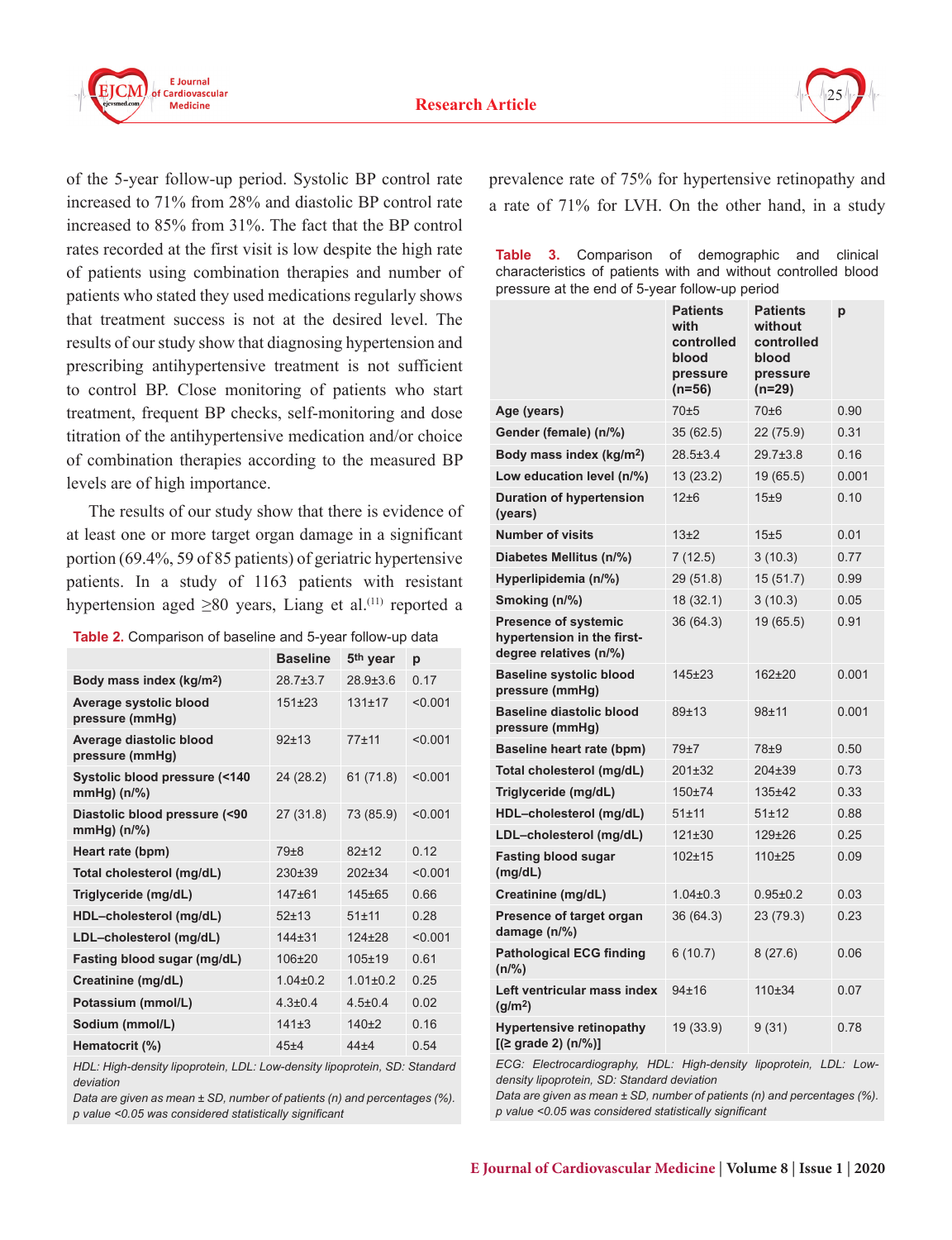

conducted by Muxfeldt et al.<sup>(12)</sup> on outpatients admitted to a university hospital, the prevalence of LVH was reported to be 33% and the prevalence of hypertensive retinopathy was reported to be 22%. Similarly, in our study, the most frequently encountered target organ damage indicators were  $\geq$  grade 2 hypertensive retinopathy (32.9%) and LVH (31.8%). In the Patent study, high serum creatinine was detected in 2.7% of the patients, microalbuminuria was detected in 27.4% of the patients, and overt proteinuria was detected in  $3.7\%$  of the patients<sup>(5)</sup>. In our study, the prevalence of microalbuminuria was 23.5% and the prevalence of overt proteinuria was 4.7%. On the other hand, the rate of patients with high creatinine levels in our study was 16.4%, and this was higher than that reported in the Patent study. The reason for this may be that the patient population in our study was older and the number of patients with high creatinine may be higher related to this.

In the studies evaluating the factors affecting BP control in geriatric population, it was detected that Diabetes Mellitus (DM), high BMI and obesity, advanced age, family history of hypertension and active smoking were related to failure to achieve BP control<sup>(8,11)</sup>. On the other hand, in a study conducted by Lima et al.<sup>(13)</sup> on geriatric patients, there was no relationship between BP control and DM or BMI, whereas it was seen that high baseline BP level in the outpatient clinics and during 24-h BP monitoring was negatively correlated with BP control. In our study, there was no difference between the groups in terms of age, gender, BMI, DM and hyperlipidemia

**Table 4.** Independent predictors of failure to achieve blood pressure control: logistic regression model

| Variable                          | Odds<br>ratio | 95%<br><b>Confidence</b><br>interval | р     |
|-----------------------------------|---------------|--------------------------------------|-------|
| Age                               | 0.98          | $0.90 - 1.08$                        | 0.80  |
| Number of visits                  | 1.13          | $0.98 - 1.30$                        | 0.07  |
| Low educational level             | 5.64          | 1.93-16.51                           | 0.002 |
| Baseline systolic blood pressure  | 1.28          | 1.004-1.53                           | 0.02  |
| Baseline diastolic blood pressure | 1.48          | 1.005-1.93                           | 0.02  |
|                                   |               |                                      |       |

*p value <0.05 was considered statistically significant*

frequency. In our study, systolic and diastolic BP levels measured at the first visit were significantly higher in patients who did not achieve BP control and they required more frequent outpatient control visits than patients that achieved BP control. In another study conducted by Erem et al.<sup>(14)</sup>, an inverse relationship was detected between low education level and the prevalence of hypertension. According to the results of their study, the prevalence of hypertension was as high as 74% in people with a low education level, whereas this rate was 26% in university graduates. In a study conducted by Yang et al.(8), the rate of patients that achieved BP control was 49% in patients with a high education level and this rate was 33% in people with a low education level. In a multi-center study involving 17014 geriatric hypertensive patients, an inverse relationship was found between low education level and  $BP$  control<sup> $(15)$ </sup>. In our study, similarly, a direct relationship was found between low education level and failure to achieve BP control. In multivariate logistic regression analysis, it has been detected that low education level and high baseline systolic and diastolic BP are independent predictors of failure to achieve BP control.

#### **Study Limitations**

The present study has some important limitations. Study population was formed by a limited number of patients and the study was conducted in a single center. BP measurements of the patients were obtained during the outpatient examination. Ambulatory BP measurement was not performed in all patients. Thus, white-coat hypertension or masked hypertension could not be diagnosed. Because the study data were collected retrospectively, lifestyle and lifestyle changes of the patients (physical exercise, sedentary life, nutritional habits, salt and alcohol consumption, stress) could not be evaluated.

## **Conclusion**

The results of our study revealed demographic and clinical characteristics of hypertensive patients aged ≥65 years. In addition, BP control rates and the factors affecting BP control were evaluated at the end of 5-year